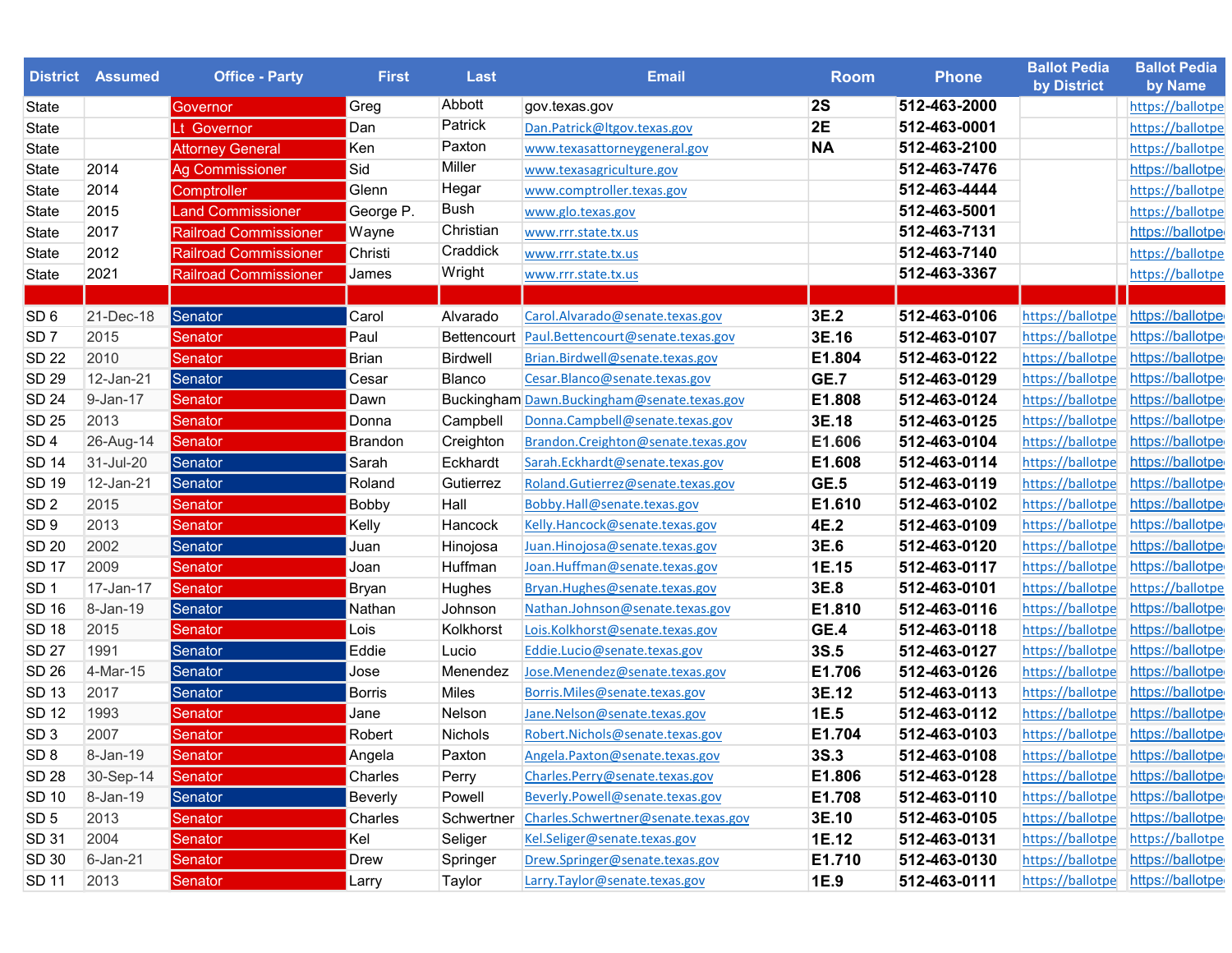| SD 23           | 1993             | Senator               | Royce          | West           | Royce.West@senate.texas.gov          | 1E.3         | 512-463-0123 | https://ballotpe                  | https://ballotpe |
|-----------------|------------------|-----------------------|----------------|----------------|--------------------------------------|--------------|--------------|-----------------------------------|------------------|
| SD 15           | 1983             | Senator               | John           | Whitmire       | John. Whitmire@senate.texas.gov      | 1E.13        | 512-463-0115 | https://ballotpe                  | https://ballotpe |
| <b>SD 21</b>    | 1987             | Senator               | Judith         | Zaffrini       | Judith.Zaffrini@senate.texas.gov     | 1E.14        | 512-463-0121 | https://ballotpe                  | https://ballotpe |
|                 |                  |                       |                |                |                                      |              |              |                                   |                  |
| HD 21           | 2015             | <b>Speaker</b>        | Dade           | Phelan         | Dade.Phelan@house.texas.gov          | <b>2W.13</b> | 512-463-0706 | https://ballotpe https://ballotpe |                  |
| HD 131          | 2005             | Representative        | Alma           | Allen          | Alma.Allen@house.texas.gov           | <b>GW.5</b>  | 512-463-0744 | https://ballotpe                  | https://ballotpe |
| HD 121          | 8-Jan-19         | Representative        | Steve          | Allison        | Steve.Allison@house.texas.gov        | E1.512       | 12)-463-0686 | https://ballotpe                  | https://ballotpe |
| HD 103          | 2005             | Representative        | Rafael         | Anchia         | Rafael.Anchia@house.texas.gov        | 1N.5         | 12)-463-0746 | https://ballotpe                  | https://ballotpe |
| HD 56           | 2005             | Representative        | Doc            | Anderson       | Doc.Anderson@house.texas.gov         | GW.7         | 12)-463-0135 | https://ballotpe                  | https://ballotpe |
| <b>HD 57</b>    | 2013             | Representative        | Trent          | Ashby          | Trent.Ashby@house.texas.gov          | E2.806       | 12)-463-0508 | https://ballotpe                  | https://ballotpe |
| <b>HD 18</b>    | 2017             | Representative        | Ernest         | <b>Bailes</b>  | Ernest.Bailes@house.texas.gov        | E2.812       | 512-463-0570 | https://ballotpe                  | https://ballotpe |
| HD 65           | 8-Jan-19         | Representative        | Michelle       | <b>Beckley</b> | Michelle.Beckley@house.texas.gov     | E2.506       | 512-463-0478 | https://ballotpe                  | https://ballotpe |
| HD <sub>4</sub> | 8-Jan-19         | Representative        | Keith          | Bell           | Keith.Bell@house.texas.gov           | E2.414       | 512-463-0458 | https://ballotpe                  | https://ballotpe |
| HD <sub>3</sub> | 2013             | Representative        | Cecil          | Bell           | Cecil.Bell@house.texas.gov           | E2.708       | 512-463-0650 | https://ballotpe                  | https://ballotpe |
| <b>HD 123</b>   | 2015             | Representative        | Diego          | <b>Bernal</b>  | Diego.Bernal@house.texas.gov         | E1.508       | 512-463-0532 | https://ballotpe                  | https://ballotpe |
| <b>HD73</b>     | 2017             | Representative        | Kyle           | Biedermann     | Kyle.Biedermann@house.texas.gov      | E2.418       | 512-463-0325 | https://ballotpe                  | https://ballotpe |
| <b>HD 24</b>    | 2013             | Representative        | Greg           | Bonnen         | Greg.Bonnen@house.texas.gov          | E2.504       | 512-463-0729 | https://ballotpe                  | https://ballotpe |
|                 | HD 113 8-Jan-19  | Representative        | Rhetta         | <b>Bowers</b>  | Rhetta.Bowers@house.texas.gov        | E2.906       | 512-463-0465 | https://ballotpe                  | https://ballotpe |
| <b>HD 54</b>    | 8-Jan-19         | Representative        | Brad           | <b>Buckley</b> | Brad.Buckley@house.texas.gov         | E1.316       | 512-463-0684 | https://ballotpe                  | https://ballotpe |
| HD 136          | 8-Jan-19         | Representative        | John           | Bucy           | John.Bucy@house.texas.gov            | E2.208       | 512-463-0696 | https://ballotpe                  | https://ballotpe |
| HD 58           | 2015             | Representative        | DeWayne        | <b>Burns</b>   | DeWayne.Burns@house.texas.gov        | E1.322       | 512-463-0538 | https://ballotpe                  | https://ballotpe |
| <b>HD 83</b>    | 2015             | Representative        | Dustin         | <b>Burrows</b> | Dustin.Burrows@house.texas.gov       | E2.722       | 512-463-0542 | https://ballotpe                  | https://ballotpe |
| HD 112          | 2009             | Representative        | Angie          | <b>Button</b>  | Angie.Button@house.texas.gov         | <b>GW.8</b>  | 512-463-0486 | https://ballotpe                  | https://ballotpe |
| HD 128          | 2017             | Representative        | <b>Briscoe</b> | Cain           | Briscoe.Cain@house.texas.gov         | E2.706       | 512-463-0733 | https://ballotpe                  | https://ballotpe |
| HD 119          | 12-Jan-21        | Representative        | Elizabeth      | Campos         | Elizabeth.Campos@house.texas.gov     | E2.304       | 512-463-0452 | https://ballotpe                  | https://ballotpe |
| HD 40           | 2013             | Representative        | Terry          | Canales        | Terry.Canales@house.texas.gov        | 4S.4         | 512-463-0426 | https://ballotpe                  | https://ballotpe |
| <b>HD 98</b>    | 2013             | Representative        | Giovanni       | Capriglione    | Giovanni.Capriglione@house.texas.gov | E2.610       | 512-463-0690 | https://ballotpe                  | https://ballotpe |
| HD 92           | 12-Jan-21        | <b>Representative</b> | Jeff           | Cason          | Jeff.Cason@house.texas.gov           | E2.402       | 512-463-0522 | https://ballotpe                  | https://ballotpe |
| <b>HD 11</b>    | 2013             | Representative        | Travis         | Clardy         | Travis.Clardy@house.texas.gov        | E2.818       | 512-463-0592 | https://ballotpe                  | https://ballotpe |
| <b>HD 46</b>    | 8-Jan-19         | Representative        | Sheryl         | Cole           | Sheryl.Cole@house.texas.gov          | E1.422       | 512-463-0506 | https://ballotpe                  | https://ballotpe |
| HD 147          | 1991             | Representative        | Garnet         | Coleman        | Garnet.Coleman@house.texas.gov       | 4N.10        | 512-463-0524 | https://ballotpe                  | https://ballotpe |
| HD 95           | 2013             | Representative        | Nicole         | Collier        | Nicole.Collier@house.texas.gov       | E1.506       | 512-463-0716 | https://ballotpe                  | https://ballotpe |
| HD 96           | 12-Jan-21        | Representative        | David          | Cook           | David.Cook@house.texas.gov           | E1.410       | 512-463-0374 | https://ballotpe https://ballotpe |                  |
| HD 117 2017     |                  | Representative        | Philip         | Cortez         | Philip.Cortez@house.texas.gov        | E2.408       | 512-463-0269 | https://ballotpe                  | https://ballotpe |
| HD 82           | 1969             | Representative        | Tom            | Craddick       | Tom.Craddick@house.texas.gov         | 1W.9         | 512-463-0500 | https://ballotpe                  | https://ballotpe |
|                 | HD 100 12-Jan-21 | Representative        | Jasmine        | Crockett       | Jasmine.Crockett@house.texas.gov     | E1.412       | 512-463-0586 | https://ballotpe                  | https://ballotpe |
| <b>HD 17</b>    | 2015             | Representative        | John           | Cyrier         | John.Cyrier@house.texas.gov          | E2.318       | 512-463-0682 | https://ballotpe https://ballotpe |                  |
| HD 72           | 2007             | <b>Representative</b> | Drew           | Darby          | Drew.Darby@house.texas.gov           | <b>GW.17</b> | 512-463-0331 | https://ballotpe https://ballotpe |                  |
| HD 111 1993     |                  | Representative        | Yvonne         | Davis          | Yvonne.Davis@house.texas.gov         | 4N.9         | 512-463-0598 | https://ballotpe                  | https://ballotpe |
| HD <sub>7</sub> | 2017             | Representative        | Jay            | Dean           | Jay.Dean@house.texas.gov             | E2.908       | 512-463-0750 | https://ballotpe https://ballotpe |                  |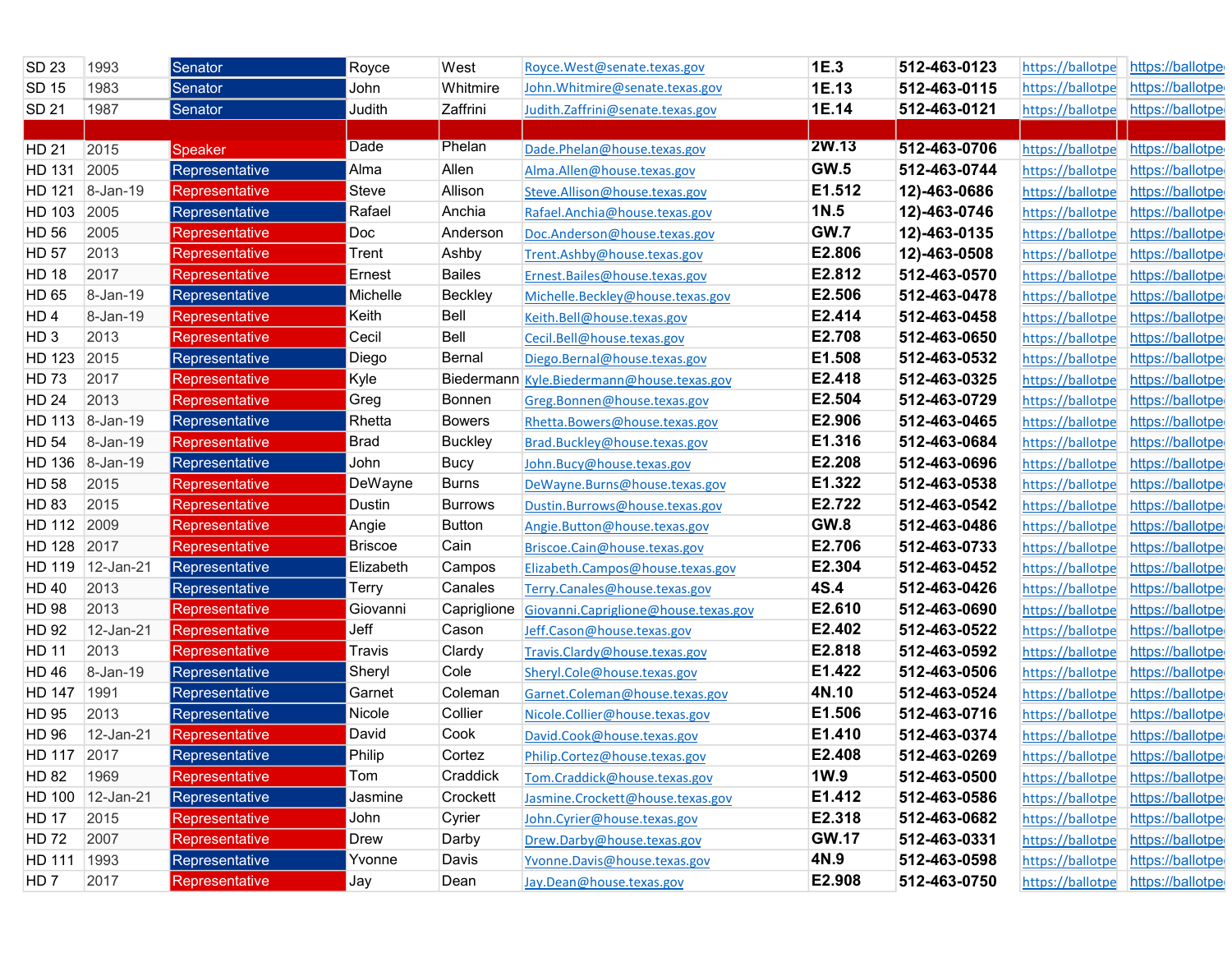| <b>HD 22</b>    | 1999            | Representative        | Joe       | Deshotel       | Joe.Deshotel@house.texas.gov           | 3N.6         | 512-463-0662 | https://ballotpe                  | https://ballotpe |
|-----------------|-----------------|-----------------------|-----------|----------------|----------------------------------------|--------------|--------------|-----------------------------------|------------------|
| <b>HD 37</b>    | 8-Jan-19        | Representative        | Alex      | Dominguez      | Alex.Dominguez@house.texas.gov         | E1.418       | 512-463-0640 | https://ballotpe                  | https://ballotpe |
| HD 142          | 1985            | Representative        | Harold    | Dutton         | Harold.Dutton@house.texas.gov          | 3N.5         | 512-463-0510 | https://ballotpe                  | https://ballotpe |
| HD 79           | 11-Feb-19       | Representative        | Art       | Fierro         | Art.Fierro@house.texas.gov             | E2.412       | 512-463-0596 | https://ballotpe                  | https://ballotpe |
| HD 69           | 2013            | Representative        | James     | Frank          | James.Frank@house.texas.gov            | E2.604       | 512-463-0534 | https://ballotpe                  | https://ballotpe |
| <b>HD 84</b>    | 2011            | <b>Representative</b> | John      | Frullo         | John.Frullo@house.texas.gov            | 4N.6         | 512-463-0676 | https://ballotpe                  | https://ballotpe |
| <b>HD 28</b>    | 11-Feb-20       | Representative        | Gary      | Gates          | Gary.Gates@house.texas.gov             | E2.720       | 512-463-0657 | https://ballotpe                  | https://ballotpe |
| HD 99           | 2001            | Representative        | Charlie   | Geren          | Charlie.Geren@house.texas.gov          | <b>GW.15</b> | 512-463-0610 | https://ballotpe                  | https://ballotpe |
| HD 120          | 2017            | Representative        | Barbara   | <b>Hawkins</b> | Barbara.Gervin-Hawkins@house.texas.gov | E1.204       | 512-463-0708 | https://ballotpe                  | https://ballotpe |
| HD 97           | 2013            | Representative        | Craig     | Goldman        | Craig.Goldman@house.texas.gov          | E2.606       | 512-463-0608 | https://ballotpe                  | https://ballotpe |
| HD 75           | 2013            | Representative        | Mary      | Gonzalez       | Mary.Gonzalez@house.texas.gov          | E1.504       | 512-463-0613 | https://ballotpe                  | https://ballotpe |
| HD 104          | 8-Jan-19        | Representative        | Jessica   | Gonzalez       | Jessica.Gonzalez@house.texas.gov       | E2.820       | 512-463-0408 | https://ballotpe                  | https://ballotpe |
| <b>HD47</b>     | 8-Jan-19        | Representative        | Vikki     | Goodwin        | Vikki.Goodwin@house.texas.gov          | E1.220       | 512-463-0652 | https://ballotpe                  | https://ballotpe |
| <b>HD41</b>     | 2012            | Representative        | Bobby     | Guerra         | Bobby.Guerra@house.texas.gov           | <b>GN.7</b>  | 512-463-0578 | https://ballotpe                  | https://ballotpe |
| <b>HD 31</b>    | 2003            | Representative        | Ryan      | Guillen        | Ryan.Guillen@house.texas.gov           | 1W.3         | 512-463-0416 | https://ballotpe                  | https://ballotpe |
| HD 126          | 8-Jan-19        | Representative        | Sam       | Harless        | Sam.Harless@house.texas.gov            | E1.402       | 512-463-0496 | https://ballotpe                  | https://ballotpe |
| HD <sub>8</sub> | 8-Jan-19        | Representative        | Cody      | Harris         | Cody.Harris@house.texas.gov            | E1.318       | 512-463-0730 | https://ballotpe                  | https://ballotpe |
| HD <sub>5</sub> | 2017            | Representative        | Cole      | Hefner         | Cole.Hefner@house.texas.gov            | E2.718       | 512-463-0271 | https://ballotpe                  | https://ballotpe |
| HD 143          | 2005            | Representative        | Ana       | Hernandez      | Ana.Hernandez@house.texas.gov          | 4S.3         | 512-463-0614 | https://ballotpe                  | https://ballotpe |
| <b>HD 34</b>    | 2013            | Representative        | Abel      | Herrero        | Abel.Herrero@house.texas.gov           | 4N.7         | 512-463-0462 | https://ballotpe                  | https://ballotpe |
| HD 49           | 2017            | Representative        | Gina      | Hinojosa       | Gina.Hinojosa@house.texas.gov          | E2.314       | 512-463-0668 | https://ballotpe                  | https://ballotpe |
| HD 33           | 2017            | <b>Representative</b> | Justin    | Holland        | Justin.Holland@house.texas.gov         | E2.422       | 512-463-0484 | https://ballotpe                  | https://ballotpe |
| <b>HD48</b>     | 2006            | Representative        | Donna     | Howard         | Donna.Howard@house.texas.gov           | <b>GW.11</b> | 512-463-0631 | https://ballotpe                  | https://ballotpe |
| HD 127          | 2011            | Representative        | Dan       | Huberty        | Dan.Huberty@house.texas.gov            | <b>GS2</b>   | 512-463-0520 | https://ballotpe                  | https://ballotpe |
| HD 138          | 12-Jan-21       | <b>Representative</b> | Lacey     | Hull           | Lacey.Hull@house.texas.gov             | E2.302       | 512-463-0727 | https://ballotpe                  | https://ballotpe |
| HD 32           | 2009            | Representative        | Todd      | Hunter         | Todd.Hunter@house.texas.gov            | 1W.5         | 512-463-0672 | https://ballotpe                  | https://ballotpe |
| HD 50           | 2014            | Representative        | Celia     | Israel         | Celia.Israel@house.texas.gov           | E2.214       | 512-463-0821 | https://ballotpe                  | https://ballotpe |
| <b>HD 26</b>    | 12-Jan-21       | Representative        | Jacey     | Jetton         | Jacey.Jetton@house.texas.gov           | E2.716       | 512-463-0710 | https://ballotpe                  | https://ballotpe |
| <b>HD 134</b>   | 12-Jan-21       | Representative        | Ann       | Johnson        | Ann.Johnson@house.texas.gov            | E2.416       | 512-463-0389 | https://ballotpe                  | https://ballotpe |
|                 | HD 115 8-Jan-19 | Representative        | Julie     | Johnson        | Julie.Johnson@house.texas.gov          | E2.804       | 512-463-0468 | https://ballotpe                  | https://ballotpe |
| HD 139          | 2016            | Representative        | Jarvis    | Johnson        | Jarvis.Johnson@house.texas.gov         | E2.904       | 512-463-0554 | https://ballotpe                  | https://ballotpe |
| HD 12           | 2013            | Representative        | Kyle      | Kacal          | Kyle.Kacal@house.texas.gov             | E2.810       | 512-463-0412 | https://ballotpe                  | https://ballotpe |
| HD 61           | 1999            | Representative        | Phil      | King           | Phil.King@house.texas.gov              | 1N.8         | 512-463-0738 | https://ballotpe                  | https://ballotpe |
| HD 80           | 2005            | Representative_       | i racy    | King           | Tracy.King@house.texas.gov             | <b>GW.16</b> | 512-463-0194 | https://ballotpe                  | https://ballotpe |
| <b>HD 88</b>    | 2013            | <b>Representative</b> | Ken       | King           | Ken.King@house.texas.gov               | E2.808       | 512-463-0736 | https://ballotpe                  | https://ballotpe |
| HD 91           | 2013            | Representative        | Stephanie | Klick          | Stephanie.Klick@house.texas.gov        | E2.608       | 512-463-0599 | https://ballotpe                  | https://ballotpe |
| HD 93           | 2013            | Representative        | Matt      | Krause         | Matt.Krause@house.texas.gov            | <b>4S.6</b>  | 512-463-0562 | https://ballotpe                  | https://ballotpe |
| <b>HD 44</b>    | 2011            | Representative        | John      | Kuempel        | John.Kuempel@house.texas.gov           | GW.6         | 512-463-0602 | https://ballotpe                  | https://ballotpe |
| <b>HD 71</b>    | 2017            | <b>Representative</b> | Stan      | Lambert        | Stan.Lambert@house.texas.gov           | E2.814       | 512-463-0718 | https://ballotpe                  | https://ballotpe |
| <b>HD 81</b>    | 2015            | Representative        | Brooks    | Landgraf       | Brooks.Landgraf@house.texas.gov        | E1.324       | 512-463-0546 | https://ballotpe https://ballotpe |                  |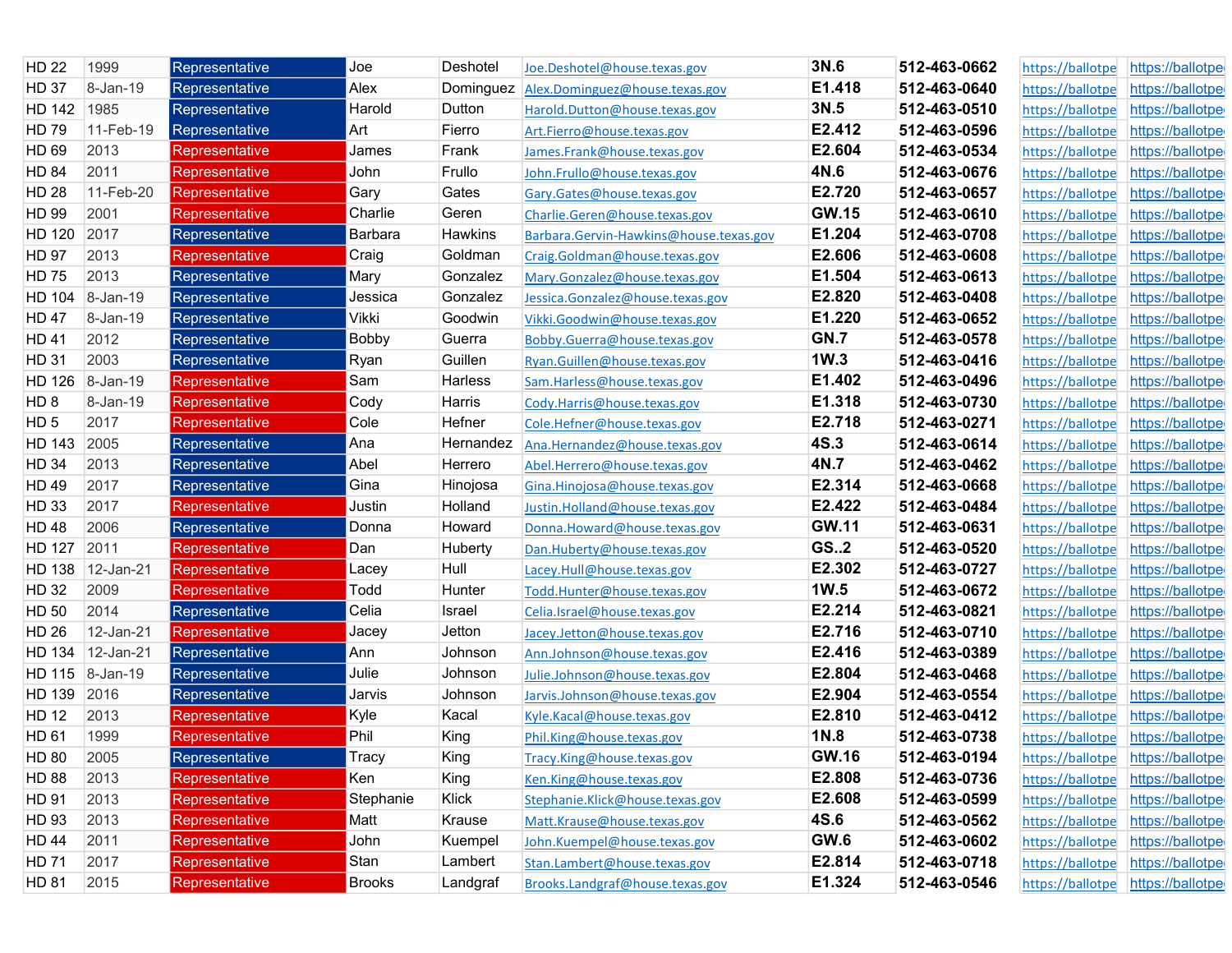| 2011<br>HD 122             | Representative        | Lyle      | Larson    | Lyle.Larson@house.texas.gov           | 4N.3         | 512-463-0646 | https://ballotpe                  | https://ballotpe                  |
|----------------------------|-----------------------|-----------|-----------|---------------------------------------|--------------|--------------|-----------------------------------|-----------------------------------|
| 2013<br><b>HD 67</b>       | Representative        | Jeff      | Leach     | Jeff.Leach@house.texas.gov            | <b>GN.9</b>  | 512-463-0544 | https://ballotpe                  | https://ballotpe                  |
| 2018<br><b>HD 13</b>       | Representative        | Ben       | Leman     | Ben.Leman@house.texas.gov             | E1.306       | 512-463-0600 | https://ballotpe                  | https://ballotpe                  |
| HD 35<br>2013              | Representative        | Oscar     | Longoria  | Oscar.Longoria@house.texas.gov        | E2.308       | 512-463-0645 | https://ballotpe                  | https://ballotpe                  |
| 21-Mar-19<br>HD 125        | Representative        | Ray       | Lopez     | Ray.Lopez@house.texas.gov             | E1.406       | 512-463-0669 | https://ballotpe                  | https://ballotpe                  |
| <b>HD43</b><br>2011        | Representative        | JM        | Lozano    | JM.Lozano@house.texas.gov             | 1W.4         | 512-463-0463 | https://ballotpe                  | https://ballotpe                  |
| <b>HD 38</b><br>2007       | Representative        | Eddie     | Lucio     | Eddie.Lucio@house.texas.gov           | <b>GW.12</b> | 512-463-0606 | https://ballotpe                  | https://ballotpe                  |
| HD 39<br>2005              | Representative        | Mando     | Martinez  | Mando.Martinez@house.texas.gov        | 1N.10        | 512-463-0530 | https://ballotpe                  | https://ballotpe                  |
| HD 116<br>8-Jan-19         | Representative        | Trey      | Fischer   | Trey.Martinez-Fischer@house.texas.gov | <b>3S.2</b>  | 512-463-0616 | https://ballotpe                  | https://ballotpe                  |
| <b>HD 16</b><br>2015       | Representative        | Will      | Metcalf   | Will.Metcalf@house.texas.gov          | E1.314       | 512-463-0726 | https://ballotpe                  | https://ballotpe                  |
| HD 108<br>2015             | Representative        | Morgan    | Meyer     | Morgan.Meyer@house.texas.gov          | E1.302       | 512-463-0367 | https://ballotpe                  | https://ballotpe                  |
| HD 105<br>$ 8 - Jan - 19 $ | Representative        | Terry     | Meza      | Terry.Meza@house.texas.gov            | E1.216       | 512-463-0641 | https://ballotpe                  | https://ballotpe                  |
| HD 23<br>8-Jan-19          | Representative        | Mayes     | Middleton | Mayes.Middleton@house.texas.gov       | E2.712       | 512-463-0502 | https://ballotpe                  | https://ballotpe                  |
| HD 124<br>2015             | Representative        | Ina       | Minjarez  | Ina.Minjarez@house.texas.gov          | E1.510       | 512-463-0634 | https://ballotpe                  | https://ballotpe                  |
| <b>HD78</b><br>2013        | Representative        | Joe       | Moody     | Joe.Moody@house.texas.gov             | <b>GN.8</b>  | 512-463-0728 | https://ballotpe                  | https://ballotpe                  |
| 2019<br><b>HD 145</b>      | Representative        | Christina | Morales   | Christina.Morales@house.texas.gov     | E2.404       | 512-463-0732 | https://ballotpe                  | https://ballotpe                  |
| <b>HD 74</b><br>12-Jan-21  | Representative        | Eddie     | Morales   | Eddie.Morales@house.texas.gov         | E2.816       | 512-463-0566 | https://ballotpe                  | https://ballotpe                  |
| <b>HD 148</b><br>12-Jan-21 | Representative        | Penny     | Shaw      | Penny.Morales-Shaw@house.texas.gov    | E1.416       | 512-463-0620 | https://ballotpe                  | https://ballotpe                  |
| HD 30<br>1999              | Representative        | Geanie    | Morrison  | Geanie.Morrison@house.texas.gov       | 1W.6         | 512-463-0456 | https://ballotpe                  | https://ballotpe                  |
| HD 36<br>2011              | Representative        | Sergio    | Munoz     | Sergio.Munoz@house.texas.gov          | <b>4S.2</b>  | 512-463-0704 | https://ballotpe                  | https://ballotpe                  |
| HD 133<br>$11-Jan-11$      | Representative_       | Jim       | Murphy    | Jim.Murphy@house.texas.gov            | 1N.12        | 512-463-0514 | https://ballotpe                  | https://ballotpe                  |
| HD 53<br>2015              | Representative        | Andrew    | Murr      | Andrew.Murr@house.texas.gov           | E1.308       | 512-463-0536 | https://ballotpe                  | https://ballotpe                  |
| HD 107<br>2017             | Representative        | Victoria  | Neave     | Victoria.Neave@house.texas.gov        | E1.404       | 512-463-0244 | https://ballotpe                  | https://ballotpe                  |
| HD 89<br>8-Jan-19          | Representative        | Candy     | Noble     | Candy.Noble@house.texas.gov           | E1.414       | 512-463-0186 | https://ballotpe                  | https://ballotpe                  |
| HD 130<br>2017             | Representative        | Tom       | Oliverson | Tom.Oliverson@house.texas.gov         | E2.910       | 512-463-0661 | https://ballotpe                  | https://ballotpe                  |
| <b>HD 76</b><br>12-Jan-21  | Representative        | Claudia   | Perez     | Claudia.Ordaz-Perez@house.texas.gov   | E2.802       | 512-463-0622 | https://ballotpe                  | https://ballotpe                  |
| 2017<br><b>HD 77</b>       | Representative        | Evelina   | Ortega    | Evelina.Ortega@house.texas.gov        | E2.204       | 512-463-0638 | https://ballotpe                  | https://ballotpe                  |
| HD 118<br>8-Jan-19         | Representative        | Leo       | Pacheco   | Leo.Pacheco@house.texas.gov           | E1.218       | 512-463-0714 | https://ballotpe                  | https://ballotpe                  |
| 2013<br>HD <sub>9</sub>    | Representative        | Chris     | Paddie    | Chris.Paddie@house.texas.gov          | E2.502       | 512-463-0556 | https://ballotpe                  | https://ballotpe                  |
| 2007<br>HD 63              | Representative        | Tan       | Parker    | Tan.Parker@house.texas.gov            | 1W.11        | 512-463-0688 | https://ballotpe                  | https://ballotpe                  |
| HD 106<br>8-Jan-19         | Representative        | Jared     | Patterson | Jared.Patterson@house.texas.gov       | E1.310       | 512-463-0694 | https://ballotpe                  | https://ballotpe                  |
| HD 129<br>2015             | <b>Representative</b> | Dennis    | Paul      | Dennis.Paul@house.texas.gov           | <b>GN.10</b> | 512-463-0734 | https://ballotpe                  | https://ballotpe                  |
| HD 144 2017                | Representative        | Mary      | Perez     | Mary.Perez@house.texas.gov            | E2.406       | 512-463-0460 | https://ballotpe https://ballotpe |                                   |
| <b>HD 87</b><br>2011       | Representative        | Four      | Price     | Four.Price@house.texas.gov            | 1N.9         | 512-463-0470 | https://ballotpe                  | https://ballotpe                  |
| HD 102 8-Jan-19            | Representative        | Ana-Maria | Ramos     | Ana-Maria.Ramos@house.texas.gov       | E2.312       | 512-463-0454 | https://ballotpe                  | https://ballotpe                  |
| <b>HD 14</b><br>2011       | <b>Representative</b> | John      | Raney     | John.Raney@house.texas.gov            | <b>GN.11</b> | 512-463-0698 | https://ballotpe                  | https://ballotpe                  |
| <b>HD42</b><br>2001        | Representative        | Richard   | Raymond   | Richard.Raymond@house.texas.gov       | 1W.2         | 512-463-0558 |                                   | https://ballotpe https://ballotpe |
| 2011<br><b>HD 27</b>       | Representative        | Ron       | Reynolds  | Ron.Reynolds@house.texas.gov          | E1.320       | 512-463-0494 | https://ballotpe                  | https://ballotpe                  |
| 2003<br>HD 51              | Representative        | Eddie     | Rodriguez | Eddie.Rodriguez@house.texas.gov       | <b>4S.5</b>  | 512-463-0674 | https://ballotpe                  | https://ballotpe                  |
| HD 60<br>12-Jan-21         | Representative        | Glenn     | Rogers    | Glenn.Rogers@house.texas.gov          | E2.316       | 512-463-0656 | https://ballotpe https://ballotpe |                                   |